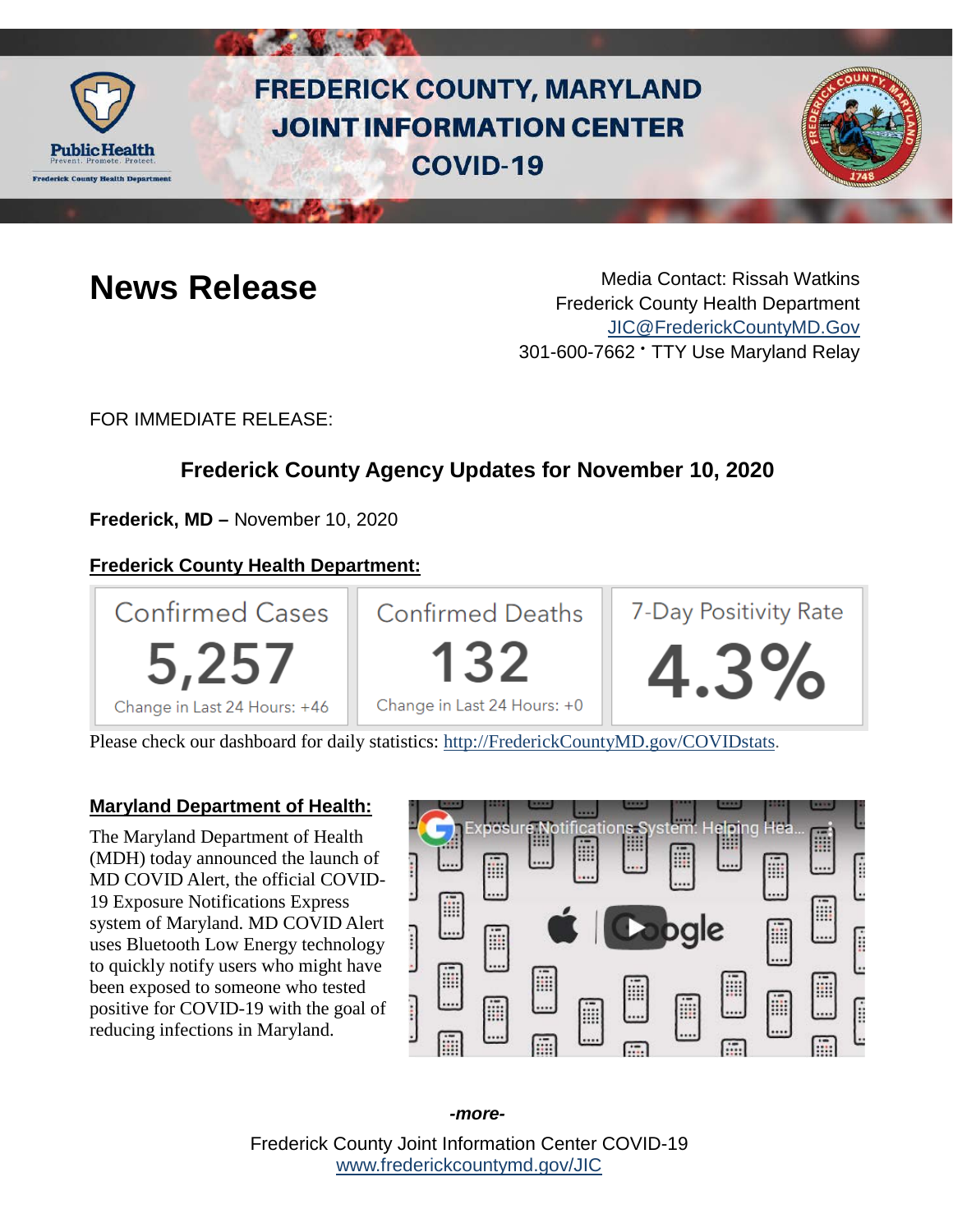

### **Page 2/JIC**

Starting today, Marylanders with an iPhone or Android smartphone will receive a push notification inviting them to receive exposure notification alerts. iPhone users will be able to opt in by enabling exposure notifications in their phone's settings and selecting Maryland as their region. Android users will be prompted to opt in by installing the MD COVID Alert app from the Google Play Store. MD COVID Alert is available at no cost and is voluntary. Users can disable exposure notifications at any time.

For more information about MD COVID Alert, visit [covidlink.maryland.gov/mdcovidalert.](https://covidlink.maryland.gov/content/mdcovidalert/) Learn about Maryland's contact tracing initiative [here.](https://covidlink.maryland.gov/content/answer-the-call/) If your Android phone hasn't received an alert to opt in yet, you can download it from the Google Play Store [here.](https://play.google.com/store/apps/details?id=gov.md.covid19.exposurenotifications)

# **Frederick County Office of Economic Development:**

#### [Upcoming Grant Program](https://frederickcountymd.gov/8155/Jump-Start-Frederick-County-Business-Gra)

Frederick County is developing a Restaurant and Food Service Relief Grant Program with funding from the State of Maryland and plans to open these grants on Nov. 13. Restaurant and Food Service Relief Grants are designed to provide financial assistance to licensed Frederick County food and beverage providers impacted negatively by restrictions on indoor dining capacity as a result of the COVID-19 public health emergency, as well as licensed wineries, breweries and distilleries. The grants will be available to targeted sectors of the food service industry. Final grant amounts will be determined at the end of the grant application period and will be based upon the number of applications received.

- [Notification sign-up](https://www.frederickcountymd.gov/FormCenter/County-Executive-34/Frederick-County-Jump-Start-Grants-Notif-254)
- [Description and Good Standing Instructions](https://frederickcountymd.gov/DocumentCenter/View/329928/Description-and-Good-Standing-instructions)

#### **Frederick County Public Schools:**

The next Board of Education meeting is being held tomorrow on Wednesday, November 11, at 3pm.

There are several options for viewing the November 11, 2020 Board of Education Meeting:

- Online at [https://www.fcps.org/centraloffice/fcps-television](https://urldefense.com/v3/__https:/www.fcps.org/centraloffice/fcps-television__;!!I2-OFBIJoQBJqqeup9g!SkAAJ5MMXukT8f3JKC_ik-dAVg3oqqEGMImEREWGziLT_yGNAS4agBs9kRdEbWvwBNdmc6giDfU$) (English and Sign Language)
- On FCPS TV via Comcast Channel 18 (English and Sign Language)
- Facebook Live [https://www.facebook.com/FCPSMaryland](https://urldefense.com/v3/__https:/www.facebook.com/FCPSMaryland__;!!I2-OFBIJoQBJqqeup9g!SkAAJ5MMXukT8f3JKC_ik-dAVg3oqqEGMImEREWGziLT_yGNAS4agBs9kRdEbWvwBNdm-rFeM3k$) (exclusively in Spanish)

For information about the above-listed meeting(s), please see the Board of Education/Agendas and Minutes section at [www.fcps.org](https://urldefense.com/v3/__http:/www.fcps.org__;!!I2-OFBIJoQBJqqeup9g!SkAAJ5MMXukT8f3JKC_ik-dAVg3oqqEGMImEREWGziLT_yGNAS4agBs9kRdEbWvwBNdmN0FaZDA$) or use this direct link: [https://www.boarddocs.com/mabe/fcps/Board.nsf/Public](https://urldefense.com/v3/__https:/www.boarddocs.com/mabe/fcps/Board.nsf/Public__;!!I2-OFBIJoQBJqqeup9g!SkAAJ5MMXukT8f3JKC_ik-dAVg3oqqEGMImEREWGziLT_yGNAS4agBs9kRdEbWvwBNdmZ0oLMd0$)

#### *-more-*